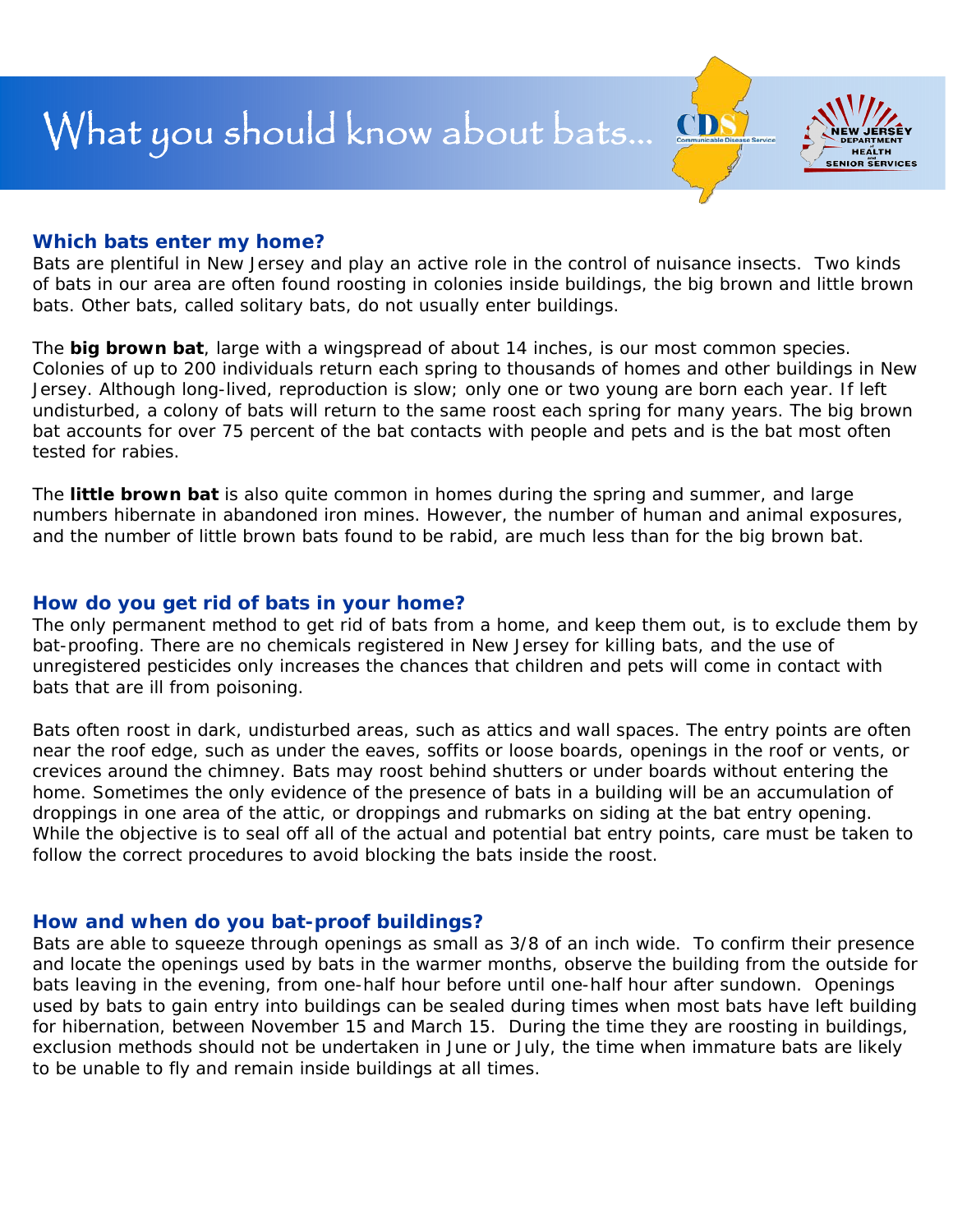## **BAT-PROOFING THE EXTERIOR OF THE HOUSE**

Once you have determined the principal entry/exit points for the bats, block them off by using the following techniques:

- seal the openings with caulking, hardware cloth, sheet metal, wood, expandable polyurethane foam or fiberglass insulation between November 15 and March 15. Because most bats will have left for hibernation elsewhere, this time is ideal to bat-proof a home; or
- hang one-half inch bird netting from above the openings with staples or duct tape, letting it extend, unattached at the bottom, to one foot below the openings (do not use in June or July when the young are likely to be inside). This allows the bats to leave but not enter again. After several days, the openings can be sealed; or
- seal the openings one evening after all the bats have been observed and counted while leaving (but not in June or July when the young are likely to be inside); or
- wildlife removal specialists, pest control companies, and other contractors may provide permanent bat exclusion services for homeowners unable to complete the work themselves.

Once the principal entry points have been sealed, seal all other openings and crevices on the exterior of the building over 3/8 of an inch wide with caulking, hardware cloth, sheet metal, wood, expandable polyurethane foam or fiberglass insulation.

Other temporary methods to discourage bats from colonizing or "setting up housekeeping" in buildings in the spring include keeping the lights on in an attic roost area for 24 hours a day over several weeks, or using fans to disturb the roosting bats with strong air currents. Sticky bird repellent applied around the bat entry opening can sometimes provide temporary control.

The only chemical registered for bat control in New Jersey is naphthalene (mothballs), which can be effective as a temporary repellent in very confined roost areas. The use of napthalene is no substitute for bat-proofing and does not guarantee that the bats will completely leave the building.

#### **BAT-PROOFING THE INTERIOR OF THE HOUSE**

Occasionally, bats enter rooms in homes from their roost area in the attic or wall spaces. Interior bat-proofing, such as sealing spaces around the attic door, caulking, flashing, weather stripping, or use of draft guards beneath doors will prevent the bats from accidentally entering living areas of the home until the bats can be excluded from the entire structure. Because fiberglass insulation is repellent to bats, insulating walls and attic will serve a dual purpose of energy conservation and bat control.

For more detailed guidance on capturing bats and excluding them from buildings, please consult the document "Bats in Buildings" posted on the Bat Conservation International website [\(http://](http://www.batcon.org/pdfs/education/fof_ug.pdf) [www.batcon.org/pdfs/education/fof\\_ug.pdf](http://www.batcon.org/pdfs/education/fof_ug.pdf)). Please note that the information in this website has illustrations showing a person capturing a bat without wearing protective gloves, and does not stress the importance of capturing and testing bats that appear sick, or have bitten, scratched, been in contact with people or pets, or have been in rooms where people were sleeping. In these situations, the local health department should be consulted and the bat should be submitted for rabies testing. Residents are warned to never touch or pick-up a bat with bare hands.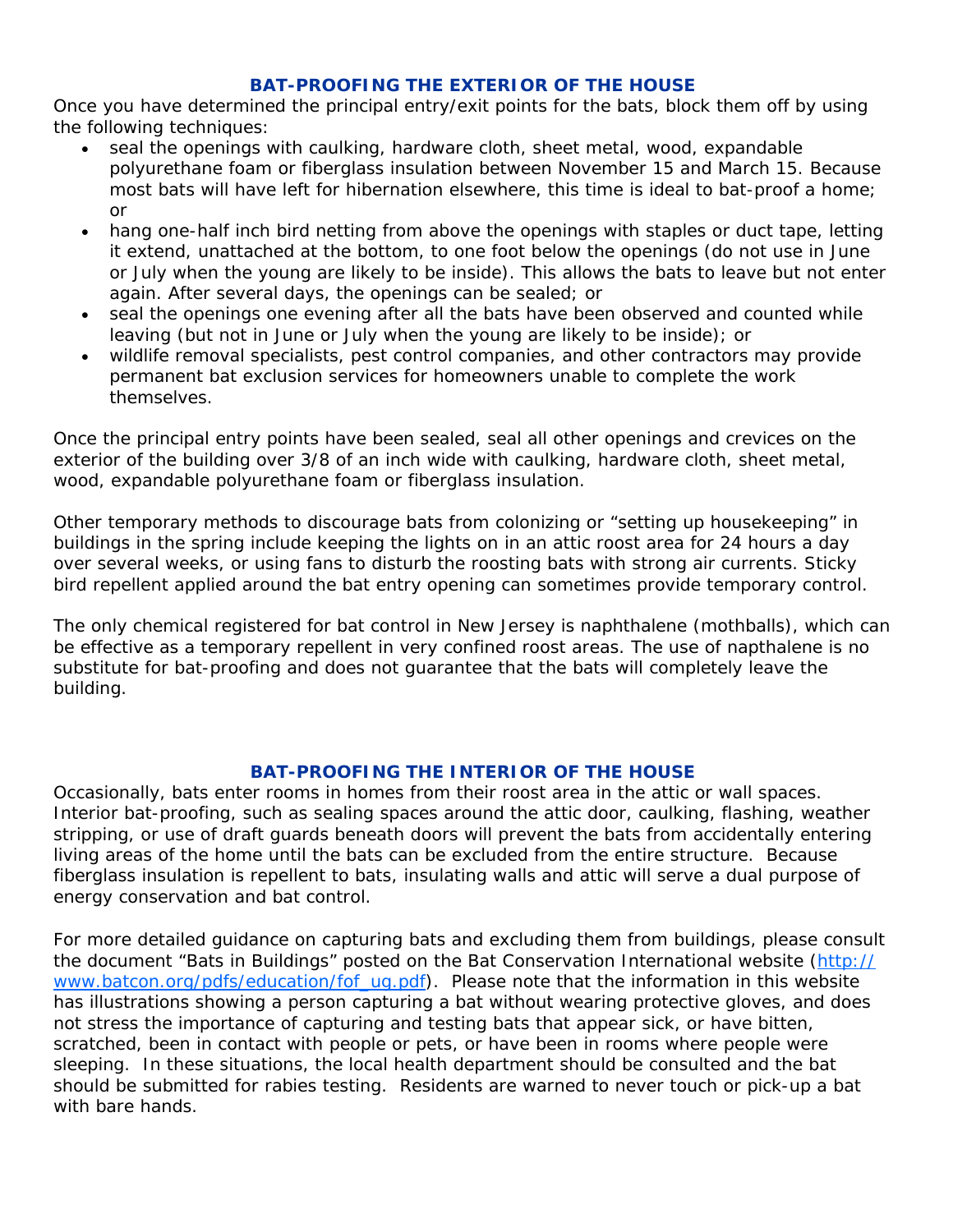## **How should you remove a bat flying inside your house?**

If you are **absolutely sure there has been no human or animal contact** with the bat, try to confine the bat in one room, turn on the lights, and open the windows. Because bats are able to detect air currents, they will usually leave at their normal time of activity at dusk.

If the bat is observed to land, it can be covered with a coffee can or other suitable container. *While wearing heavy protective gloves,* slide the container lid or a piece of cardboard under the container. If you are absolutely sure there has been no human or animal contact with the bat after, it can be carefully released outdoors. Some pest control companies or animal control officers will assist in the removal of a bat.

## **What if you are bitten, scratched or may have had contact with a bat?**

Because in recent years bats have been the source of the majority of human rabies cases acquired in the United States, it is important to understand how people may be infected by a rabid bat. Rabies is spread primarily by the bite of an infected animal. Healthy bats are not aggressive, but bats infected with rabies may have problems flying, may fly during the day, act aggressively, and attempt to bite people or other animals. Because not all infected bats display abnormal behavior, contact with bats, even when one is acting normally, should be avoided. Anyone who is bitten or has bare skin contact with a bat should report the episode to the local health department and the bat should be tested for rabies, if possible.

In some of these cases, rabies transmission can occur from apparently limited contact with a bat. Because bat bites may be less severe, heal rapidly, and therefore, be more difficult to find or recognize than bites inflicted by larger mammals, *rabies postexposure treatment should be considered for any physical contact with bats when bites, scratches, or mucous membrane (eye) contact with saliva cannot be excluded.*

If you are bitten, or scratched or the possibility of contact can not be excluded, try to confine or kill the bat *without damage to its head*, to prevent additional exposures. *Immediately cleanse the wound* thoroughly with soap and water, and *seek prompt medical attention* from a physician or hospital emergency room. *Report the bite* or other exposure to your local health department as soon as possible. *Using heavy protective gloves, tongs, or a shovel*, place the bat in a coffee can or other securely covered container and arrange with your local health department for *delivery and testing* at the New Jersey Department of Health and Senior Services Rabies Laboratory.

If your dog or cat is exposed to a bat, follow similar procedures in capturing the bat and contacting your local health department to report the incident and arrange for the testing of the bat. *The greatest preventive measure is to have your dog or cat vaccinated against rabies* before any exposure to a rabid animal.

## **What are some important facts about bats?**

- Contrary to popular belief, less than one percent of bats carry rabies and attacks by bats are extremely rare.
- Only a small number of bats, usually from 30 to 45, are found infected with rabies in New Jersey every year.